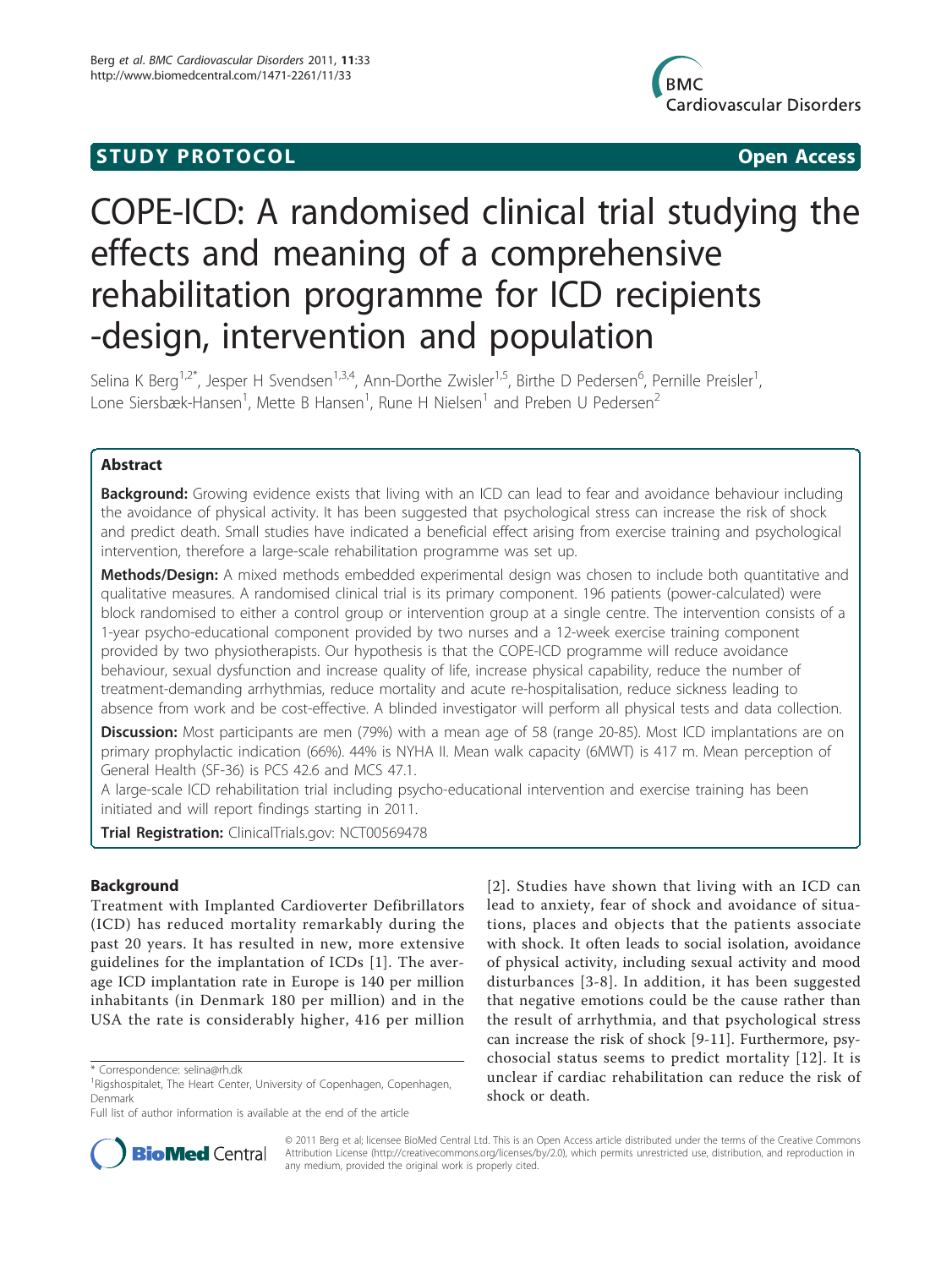During the past 10 years several, often small, interventional studies have been carried out aiming to improve every day functioning of patients with ICD.

#### Exercise training

Patients enrolled in out-patient rehabilitation (OCR) tend to exercise more often, 4 times a week versus - 3 times a week in the case of non-OCR patients, and with a higher intensity 5.3 METS (metabolic equivalent) versus 3.5 METS in non-OCR patients [[13\]](#page-8-0). Exercise training in a rehabilitation format has been shown to be safe [[14-17\]](#page-8-0), to improve cardiopulmonary fitness e.g. exercise time [[14](#page-8-0)], METS [[18\]](#page-8-0), Peak Vo2 [[14-17](#page-8-0)] and reduce anxiety [\[14\]](#page-8-0) and improve quality of life [[15\]](#page-8-0).

# Psycho-intervention

Psychological [\[19](#page-9-0)]/psycho educational [[20-22](#page-9-0)]/cognitive behavioural [[11,](#page-8-0)[23,24](#page-9-0)] interventions have either a group format [[24](#page-9-0)] or an individual format [[19,20\]](#page-9-0) with face to face consultations [[24](#page-9-0)] or telephone counselling [[11](#page-8-0),[19,24](#page-9-0)]. Psychological intervention seems to have a beneficial effect on anxiety and perceived physical health in patients younger than 65 years but may lead to symptom increase in older patients [[19\]](#page-9-0). Psycho-educational intervention seems to reduce anxiety [[20](#page-9-0),[21](#page-9-0),[25](#page-9-0)] and enhance knowledge [\[20\]](#page-9-0). However in the computer based format there were no beneficial effects [[22\]](#page-9-0). Cognitive behavioural rehabilitation has shown to improve physical health, reduce anxiety [[11,](#page-8-0)[23\]](#page-9-0) and depression, and lower unplanned admissions [\[23](#page-9-0)]. However in a group format no difference in quality of life was found [\[24\]](#page-9-0).

# Combined interventions

A few randomized trials have combined exercise training and cognitive behavioural intervention. In a study by Frizelle et al. from 2004, 22 patients were included, half in an intervention group and half in a waiting group, beginning rehabilitation after 3 months. The intervention consisted of a weekly two-hour group meeting over a 6 week period and a follow up telephone call at 9 weeks. Significant improvements in anxiety, depression, quality of life and physical capacity were observed [[26](#page-9-0)]. Similarly Fitchet et al. compared 16 patients randomised either to a 12 week (twice weekly) rehabilitation programme or a waiting group, beginning rehabilitation after 3 months. The intervention consisted of exercise training and psycho-educational intervention in a group format. This resulted in improved exercise time, and reduced anxiety and depression [[27](#page-9-0)].There have been calls for a well-powered study combining psycho-educational intervention and exercise training [\[21\]](#page-9-0). We have now developed and completed enrolment for just such a study. The purpose of the COPE-ICD trial, to our knowledge, the largest randomised clinical intervention

trial studying ICD rehabilitation, is to describe the effect and meaning of an outpatient programme including psycho-educational consultations and exercise training for patients with ICD. This paper summarises the study design and the baseline characteristics of the participants.

#### Hypothesis

Our hypothesis is that the COPE-ICD programme will:

- reduce avoidance behaviour and increase quality of life
- reduce fear of exercise and increase physical capability.
- reduce sexual dysfunction
- reduce the number of treatment-demanding arrhythmias and ICD shocks.
- reduce mortality
- reduce acute re-hospitalization
- reduce sickness absence and improve employment
- status in the long term
- be cost effective

# Methods/Design

#### Trial design

The COPE-ICD trial combines quantitative and qualitative research methods. The methods are integrated by applying a mixed methods embedded experimental design (Figure [1\)](#page-2-0) [[28\]](#page-9-0). The quantitative method utilises the traditional randomised controlled trial (RCT). The qualitative methods utilises extensive interviews of a small selected subset of intervention patients. The qualitative data will help explain the quantitative findings. The rationale for this approach is that the quantitative data and their subsequent analysis provide a general understanding of the research problem. The qualitative data and their analysis refine and explain the statistical results by exploring participants' views in more depth.

# **Participants**

The setting is a large university hospital with a volume of approximately 300 first time ICD implantations every year.

# **Eligibility**

Inclusion - Patients who received an ICD for the first time, and who prior to hospital discharge agreed to participate in the entire programme.

- Patients with physician permission prior to randomization to participate in the physical training programme.

**Exclusion** - Patients who do not understand the study instructions.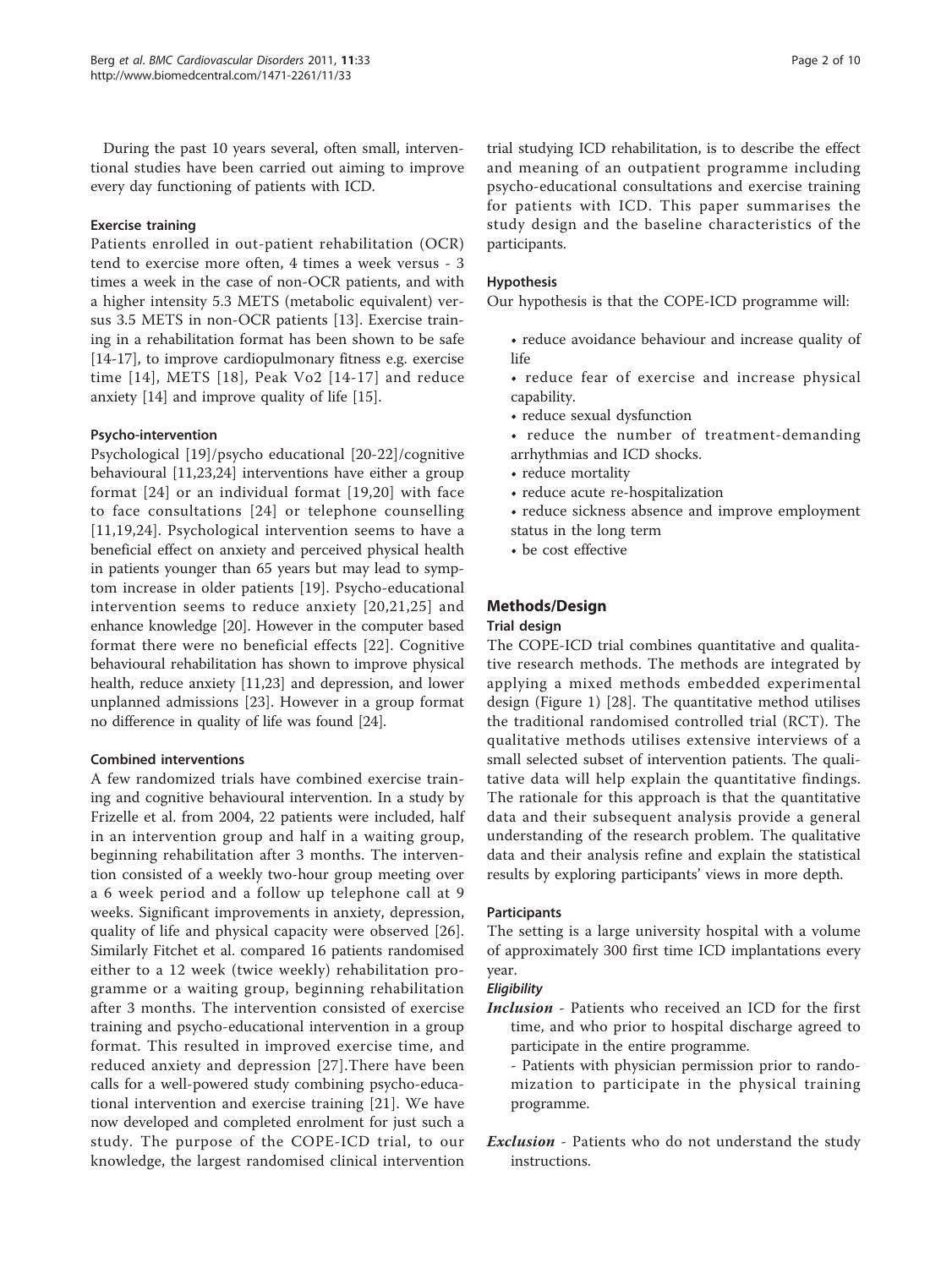<span id="page-2-0"></span>

- Patients who are under 18 years of age.

- Patients who are diagnosed with a psychiatric disease.

- Patients with other somatic diseases, where recovery might influence the study.

#### Randomisation

Before randomisation baseline data were collected. Patients were randomised while in hospital.

The enrolling research assistant or primary investigator called for randomization allocation. Randomisation (block of 4) was done by voice-respondent in a 1:1 ratio to intervention group or control group (standard care) and there was stratification according to gender and left ventricular ejection fraction (below or above 35%).

#### Intervention COPE-ICD

#### Psycho-educational intervention

The programme is based on a humanistic approach, focusing on psychosocial support and education. The programme is directed towards the parameters that ICDs reportedly affect. The content is made up of information and education focused on managing life with an ICD, including emotional reactions (Table [1](#page-3-0)) using a holistic view on the person and establishment of a joint approach to disease management and coping. Nursing care is inspired by R.R Parse's Human Becoming Practice Methodologies 3 dimensions [[29\]](#page-9-0) that are interpreted as: 1, discuss and give meaning to the past, present and future 2, explore and discuss events and possibilities and 3, move along with envisioned possibilities. According to this theory there are 3 ways of changing health: creative imaging that is see, hear and feel what a situation might be like if lived in a different way, affirming personal patterns and value priorities, and shedding light on paradoxes, that is looking at the incongruence in a situation and changing the view held of something. The nurse is true present in the process through discussions, silent immersion and reflection. The consultations take place in a quiet setting at the out-patient clinic. The nurse is able to facilitate contact to or seek advice with a physician or a technician.

The patients consult the nurse in person or by phone once a month for 6 months, and every 2 months thereafter, for the following 6 months. The frequency is based on clinical experience where transportation to the hospital and the need for psycho-educational support are considered. Relatives are invited to participate once or twice if needed. The psycho-educational part of the intervention is performed by two nurses with 10 years of clinical experience each in the care for patients with ICDs. The nurses do not care for ICD patients at the in-hospital unit during the project period to prevent "contamination" of the control group.

#### Exercise training program

Three months after the ICD implantation, training is done twice a week for twelve weeks. The three month delay was chosen to secure stability [[20](#page-9-0)]. The physical training program consists of an individual consultation with the physiotherapist and an individually tailored training programme. A test of aerobic functioning, patients' experiences and usual activities are elements in planning an individual programme. Patients do both resistance and aerobic training, to gain muscle strength and endurance and to gain reduction in after load with a decrease in systemic resistance [[30\]](#page-9-0). The training has either a supervised group format in-hospital or is done at home or in a local hospital rehabilitation setting. The patients use pulse watches while exercising, to ensure that the recommended intensity of the training programme is obtained, and to ensure that the ICD activation threshold is not reached. During the physical training the pulse is noted, at 4 specific times. The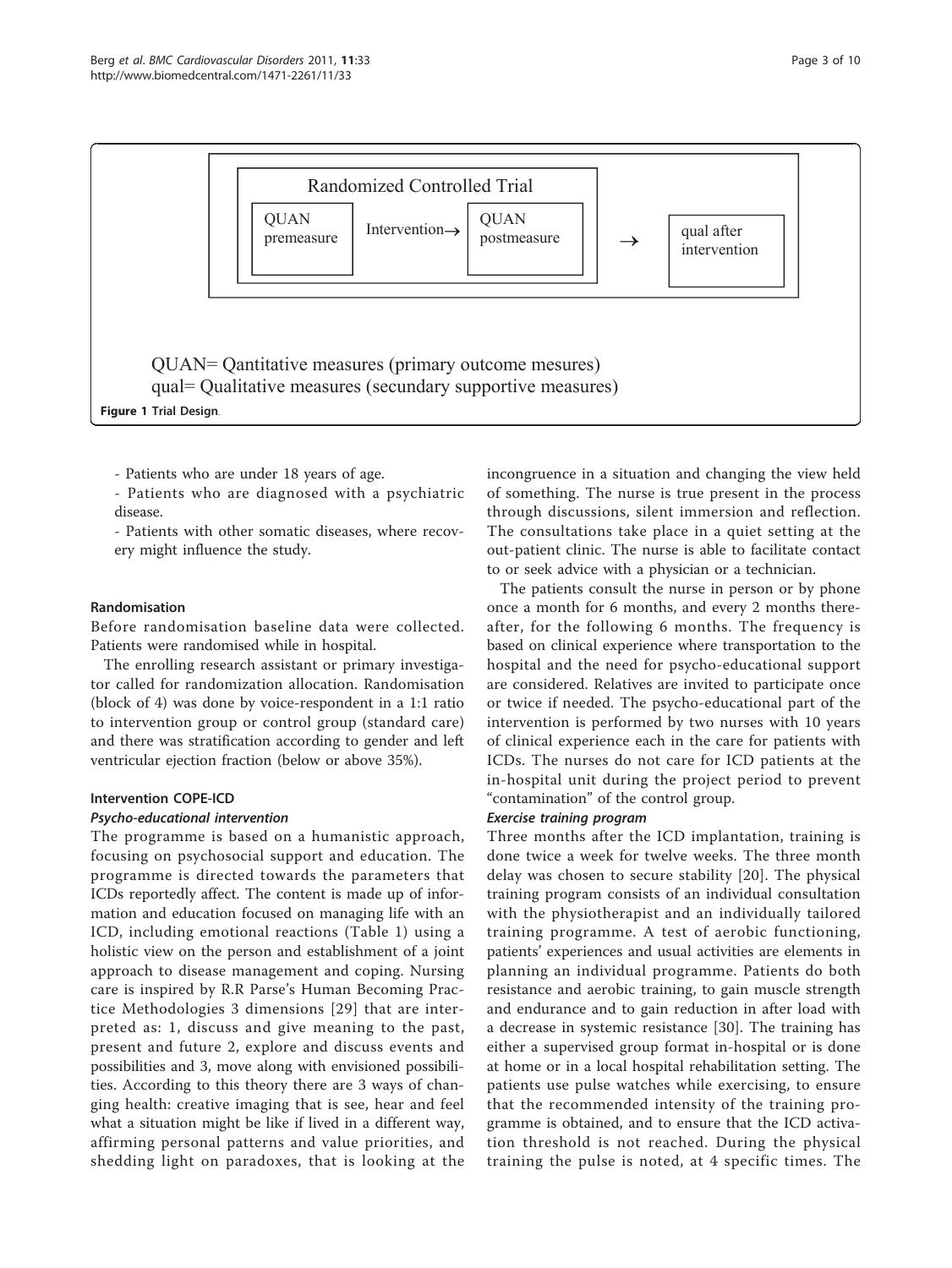#### <span id="page-3-0"></span>Table 1 Inspiration Guide for Nursing Consultations

|                                                                                                                                                 |   |   |   |          | 2 3 4 5 6                   |  |               |
|-------------------------------------------------------------------------------------------------------------------------------------------------|---|---|---|----------|-----------------------------|--|---------------|
| What happened since you were here last time? How have you been?                                                                                 |   |   |   |          | $X$ $X$ $X$ $X$ $X$ $X$     |  |               |
| Discuss the events leading up to the ICD implant. Experiences before and during admission.                                                      | X |   |   |          |                             |  |               |
| Address present thoughts and questions                                                                                                          |   |   |   |          | X X X X X X X               |  |               |
| Were there any episodes from the ICD?                                                                                                           |   |   |   |          | $X$ $X$ $X$ $X$ $X$ $X$ $X$ |  |               |
| How did you having an ICD affect your life? Are there any activities you avoid? Are there any places you avoid? Are<br>there objects you avoid? |   | X |   |          |                             |  |               |
| Did you make an appointment with the physiotherapist/how is training going?                                                                     |   |   |   |          |                             |  | X X X X X X X |
| Discuss family, how do they tackle, changing patters in the family?                                                                             |   |   |   |          | $X$ $X$ $X$                 |  |               |
| Information, technical/recommendations.                                                                                                         | X |   |   |          | X                           |  |               |
| Shock (ad hoc)/phantom shock                                                                                                                    |   |   | X |          |                             |  |               |
| Changing view on the body?                                                                                                                      |   |   |   | $\times$ |                             |  |               |
| Driving                                                                                                                                         |   | X |   |          |                             |  |               |
| Sexuality, is this affected?                                                                                                                    |   |   |   | $\times$ |                             |  | X             |

patients exercise aerobically, at 50-80% of their estimated maximum pulse, calculated by the Karvonen formula [[31\]](#page-9-0). The target exercise heart rate is close to 80% of their maximum capacity. Patients are encouraged to exercise intensively, to obtain the maximum effect of the training, but not to fatigue themselves. Resistance training is done by 60-80% of one-repetition maximum (1-RM). The training pulse is allowed to rise to a maximum 10 - 15 beats below the ICD activation threshold [[30](#page-9-0)]. To obtain cardiovascular adjustment, it is important to warm up and cool down, to minimize the risk of ischemia and arrhythmia [[27,32\]](#page-9-0). The patients primarily exercise in an upright position, to reduce left ventricular filling pressure and minimize the risk of ischemia or heart failure ventricular arrhythmia [[32\]](#page-9-0).

Group training at the hospital The exercise training takes place in a supervised group with planned elements that are individually adjusted with respect to capacity, and risk of injuries.

One session consists of the following; 10 min. warm up, 8 min. biking, 8 min. walking/jogging/running, 8 min. individual aerobic endurance training e.g. step, stairway or running and resistance training of the major muscle groups. The session ends with 10 min. cool down and relaxation. Two physiotherapists with 2-3 years of experience each ran the exercise training programme.

Home training Patients that cannot not attend exercise training at the hospital, are given an individual programme based on the above principles and instructed how to use a pulse watch with extended memory to monitor all training sessions. This is done in order to guide patients and to ensure adherence to instructions.

An overview of the intervention timeline and data collection is presented in Figure [2.](#page-4-0)

# Standard care

Patients in the control group follow the standard care procedure, which is medical follow-up and an invitation to participate in a 2 hour group meeting, which includes information about the ICD and exchange of experiences among patients. In the standard care group no psychoeducational follow-up or exercise training are provided. A bias may occur if patients are offered cardiac rehabilitation at their local hospital. As a national law encourages rehabilitation for all cardiac patients, it is not possible to completely avoid participation in local initiatives. Patients are asked whether they had participated in such activities at the12 months follow-up.

# **Outcomes**

Using questionnaires, interviews, exercise-tests, a 6-minute walk test (6-MWT), interrogation of the ICD and register-based follow-up, the effect and meaning of the programme are evaluated (Table [2](#page-4-0)). The pre-training exercise test is performed at 3 months and therefore not reported here.

Primary outcome measures: Due to the nature of rehabilitation, including both physical and psychological components, the two primary outcome measures are perceived health measured by the Short Form-36 [[33,34](#page-9-0)] questionnaire and Peak VO2, measured by a standardized protocol according to guidelines [[35\]](#page-9-0). The test is performed on bicycle ergometer with an initial workload of 12.5 W and increased 12.5 w every minute until exhaustion or at 5 beats/min heart rate below ICD activation threshold. No gas analyses are conducted.

Secondary outcome measures: Physical capability is measured by an exercise test combined with the six minutes walk tests which have been proved to be effective measures of functional capacity in patients performing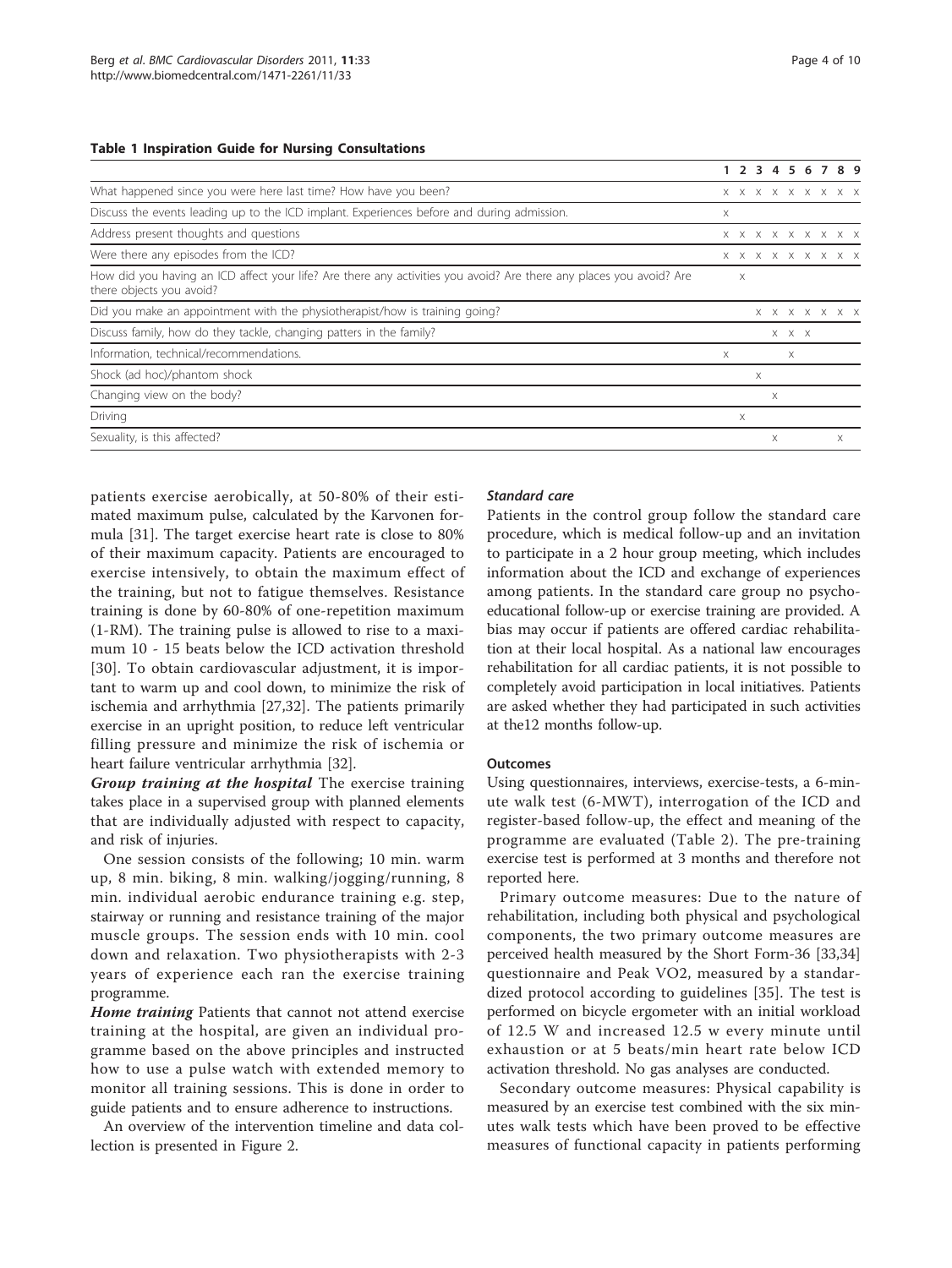<span id="page-4-0"></span>

cardiac rehabilitation [[30,36,37\]](#page-9-0). Further, exercise training data consist of the number of sessions, duration and heart rate.

Ventricular arrhythmia: 1. ICD-shock 2. Anti-tachycardia pacing is registered by interrogation of the ICD.

Questionnaires: Quality of life is measured by Quality of Life Index-Cardiac version (QLI-C) [\[38\]](#page-9-0), knowledge of the ICD by Sudden Cardiac Death (SCD) knowledge assessment [[20\]](#page-9-0), ICD-adaptation using Implanted Devices Adjustment Scale (IDAS) [\[39](#page-9-0)], sexual problems

#### Table 2 Outcome Measures

| <b>Measurement</b>         | <b>Time</b>            |  |
|----------------------------|------------------------|--|
| SF-36                      | Baseline, 3-6-12 month |  |
| OLI-C                      | Baseline, 3-6-12 month |  |
| <b>IDAS</b>                | Baseline, 3-6-12 month |  |
| Sex after ICD survey       | 6 month                |  |
| ICD and Avoidance Survey   | $6-12$ month           |  |
| SCA knowledge assessment   | Baseline, 12 month     |  |
| <b>Exercise test, 6MWT</b> | 3-6 month              |  |
| ICD interrogation          | 3-6-12 month           |  |
| Work                       | 12 month               |  |
| Rehabilitation elsewhere   | 12 month               |  |
| Oualitative interview      | 12 month               |  |
| Registry data              | 2 years                |  |

SF-36 and exercise test are primary outcome measures.

or dysfunction by the Sex After ICD Survey [[40](#page-9-0)] and avoidance behaviour is measured by ICD and Avoidance Survey [\[40](#page-9-0)].

Ancillary questions developed for this study: amount of participation in rehabilitation outside the project, and work status/sick leave before and after ICD implantation.

Registry data: Registry data is collected regarding death, hospitalisation, emergency room visits, outpatient visits, medication and employment status. The national registries function very well with a small percentage of lost data and thus are well suited to measure effects, even in small patient populations. Data is extracted from the Danish National Patient Register, the Danish National Health Service Register, the Danish National Prescription Registry and the Danish National Causes of Death Register.

Demographic variables and diagnoses are collected from medical records.

The qualitative study:

The qualitative study seeks to answer the following questions in order to fulfil the purpose of the trial:

Thematic research questions:

- What are the experiences of participating in the COPE-ICD program?

- What is the meaning of participating in the program?

- Which components of the outpatient program are meaningful, and how are they meaningful?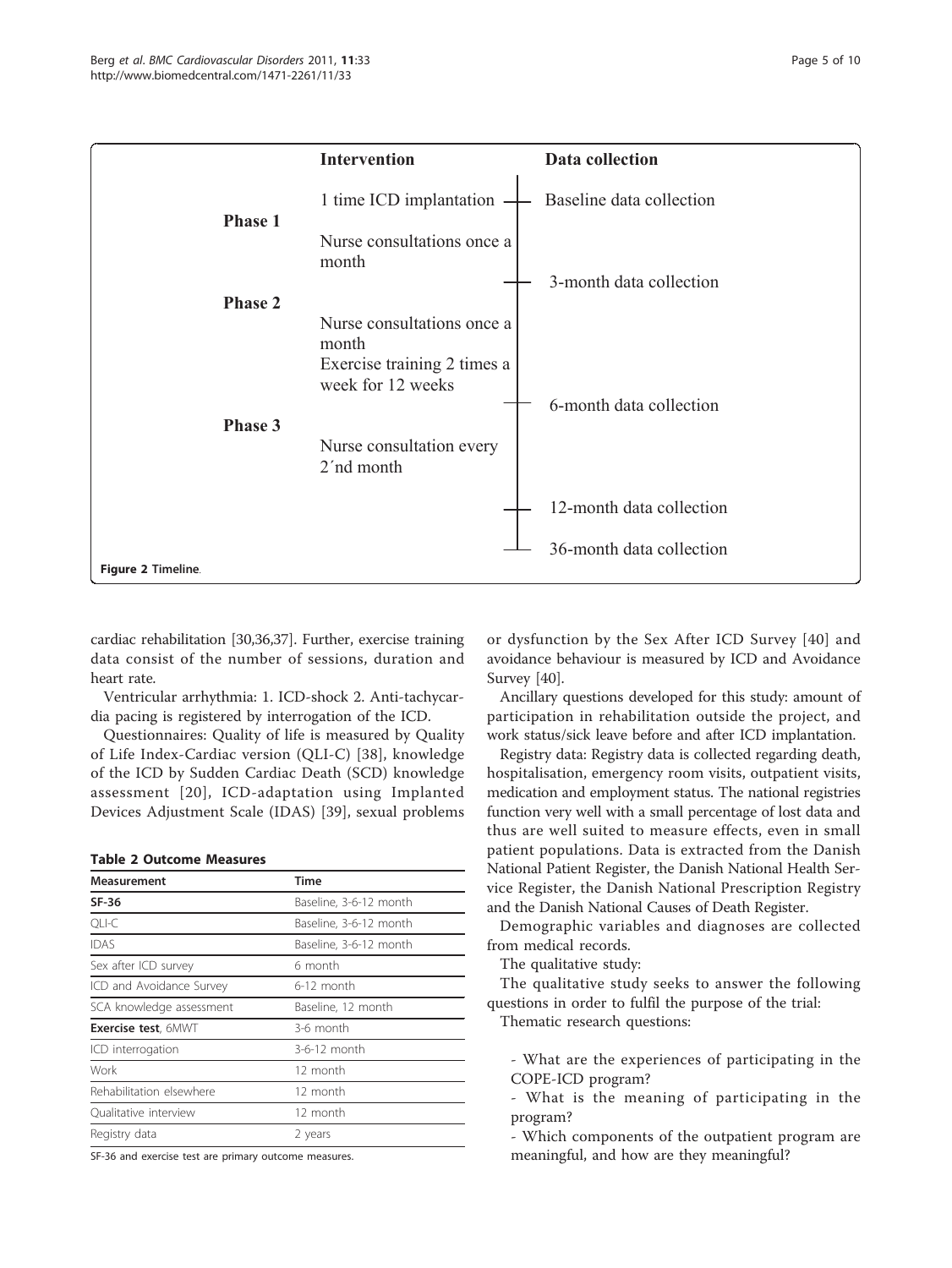Ten patients (10%) from the intervention group are interviewed at the end of intervention. Qualified interviewees are chosen (knowledgeable, articulate), representative in terms of stratification, gender and left ventricular ejection fraction (LVEF) and according to the reason for ICD implantation (primary/secondary prevention) to achieve maximum variation [\[41\]](#page-9-0). The analysis is inspired by Ricoeur's theory of interpretation and consists of three levels: naive reading, structured analysis and critical interpretation and discussion [[42](#page-9-0)].

#### Sample size

#### Physical capacity

Based on current knowledge (1), we estimate a difference in V02max of 15% between the rehabilitation group and standard care group  $(SD = 0.3)$ . A total number of 128 patients are estimated for the trial (alfa = 5%, beta = 20%). Health status outcome measure: Based on health status measures among a Danish population compared to patient with heart disease a baseline meanscore of the SF-36 general health (GH) is estimated to be 60 (SD = 22). The effect of rehabilitation is expected to be 10 absolute points. A total number of 154 patients are needed in the trial (alfa =  $5\%$ , beta =  $20\%$ ). The study includes 196 patients, taking a drop-out rate of 20% into account. In the previous trials a drop-out rate around 20% was found, with no significant differences in baseline information on any study variable between groups and no difference in the number of dropouts in each group [[11](#page-8-0),[17](#page-8-0)[,19,21,23\]](#page-9-0).

# Blinding

Because of the nature of rehabilitation, the interventions are open to the staff and the patients. A blinded investigator performs all physical tests, data collection and administration. Blinded outcome analyses are conducted.

#### Statistical methods

The statistical analyses of the effects of rehabilitation are conducted based on a predefined statistical protocol using SPSS 17.0 for Windows. The analysis will adopt an analytical approach on all available data, meaning that all data obtained are included in analyses, regardless of adherence to the study protocol. Only data from patients following through the program will be included in the analysis of the endpoints. Accordingly, there is no imputation of missing data. Questionnaire responses will be converted to numerical scores using standard methodologies. Continuous data are checked for normality of distribution, and log-transformed if required. The baseline characteristics will be presented by group to present similarities across treatment, but according to recommendations no significant testing will be performed [[43\]](#page-9-0). The socio-demographic and clinical characteristics

of individuals who drop out from the study will be compared with those who completed the study and drop-out characteristics between groups will be compared. The effectiveness of the intervention will be examined using blinded analysis of variance. The primary comparisons will be Two independent samples T-test for the mean difference between two independent samples. Paired Ttests of equality of means will be used for within group analysis of difference over time. Further, univariable and multivariable regression analysis will also be used to investigate the effect of the intervention on the endpoints. The type of regression analysis will depend on the endpoint in question. Demographic, clinical and questionnaire data will be included in multivariable analysis in order to control for their potential confounding effects. The level of significance is set at  $p < 0.05$ . Data will, for continues data, be shown as means ± standard deviation or percentage. Categorical data will be shown as percent. Twelve month follow-up data and results obtained from Danish registries regarding hospitalisations are used for follow-up comparison. Due to the skewed distribution of length of hospital stay and repeated measurements of hospital admissions on patients these register-based tertiary outcomes will be analyzed using multivariate random-effect modelling with patients as random effects. Further analysis will be conducted using the Cox regression model including time to first event as outcome variable. At baseline 46%  $(n = 91)$  of the population was employed. This is a rather small number of patients and sickness absence will be included as a measure when evaluating employment status. The direct costs of healthcare are calculated by a retrospective top-down method [[44\]](#page-9-0). All other costs are extracted from relevant registers.

#### Ethical considerations

The study is approved by the regional Ethics Committee (j.nr. H-B-2007-014), National Agency for Data Security (j.nr. 2007-41-0932) and registered at ClinicalTrials.gov (ID: NCT00569478). Patients were asked to participate in the study after receiving oral and written information, and were given time to reflect on their participation in the study before giving written informed consent. All data are treated in confidence and patients are assured anonymity. The study follows the recommendations of the Declaration of Helsinki II [[45\]](#page-9-0).

#### Safety

No risks are anticipated during the psycho-educational consultations.

Studies have shown that it was safe for patients with ICDs to participate in physical training [[13,16,](#page-8-0)[27](#page-9-0)]. This intervention is not aimed at maximum performance, but is a recreational programme. A "cool down" period was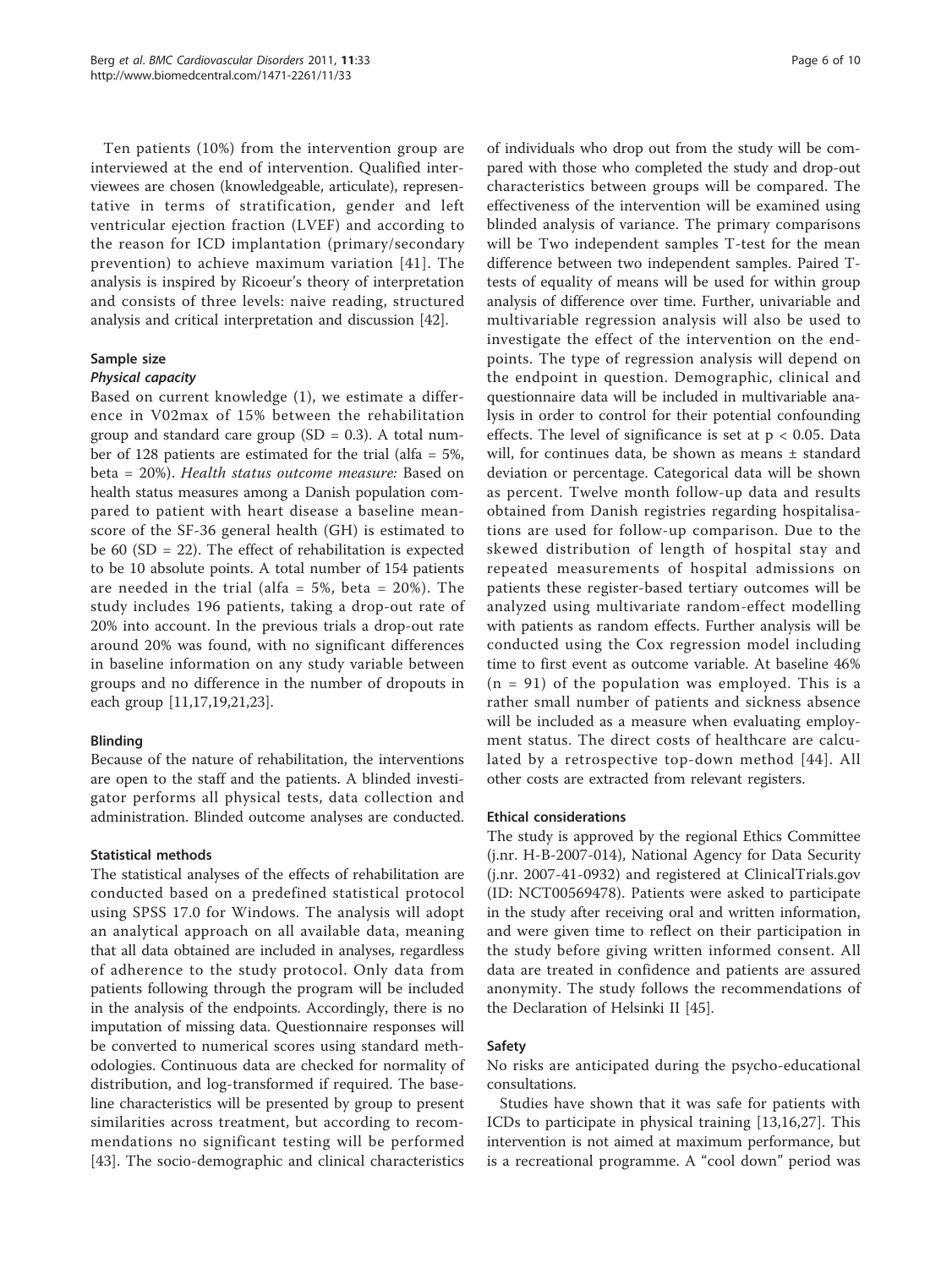incorporated in exercise and testing, which has previously resulted in 45,000 exercise tests without complications over a 10 year period [[46](#page-9-0)].

#### Participants recruitment and flow

During the inclusion period October 2007-November 2009, 610 patients had ICD implantation at the hospital (Figure 3). Due to local policies patients were not asked to participate if they were eligible for or included in pharmaceutical trials. Not meeting the inclusion criteria was due to other somatic diseases ( $n = 49$ ), psychiatric disease or cognitive dysfunction ( $n = 20$ ) and language  $(n = 11)$ . A total of 196 patients were included.

# Baseline measures

Most participants are men (79%) and the mean age was 58 (SD 13.2), range 20-85. The mean LVEF is 32 (SD17.5) and most (46%) are NYHA class 2 and 64% received the ICD for primary prevention (Table [3](#page-7-0)). The medication status at baseline is presented in Table [4](#page-7-0). The mean walk capacity measured by 6MWT is 417 m., Table [5.](#page-7-0) The perception of health measured by SF-36 is 42.6 for physical component scale (PCS) and 47.1 for mental component scale (MCS), a higher score indicating better perception of health, scale range 0-100 (Table [6](#page-7-0)). Quality of life score is 26.4 (Table [6\)](#page-7-0), scale range from 0-36, a higher score indicating better quality of life. Baseline knowledge of the ICD score is 20 (Table [6\)](#page-7-0), scale range 0-25.

#### **Discussion**

Demographic data and clinical variables are similar between the groups. The baseline characteristics are similar to other ICD rehabilitation populations regarding NYHA, LVEF, gender, type of device and indication [[20,21](#page-9-0)]. The baseline measures of knowledge and skills needed to live with an ICD, SCA Knowledge score 20, are similar to the ICD rehabilitation population that

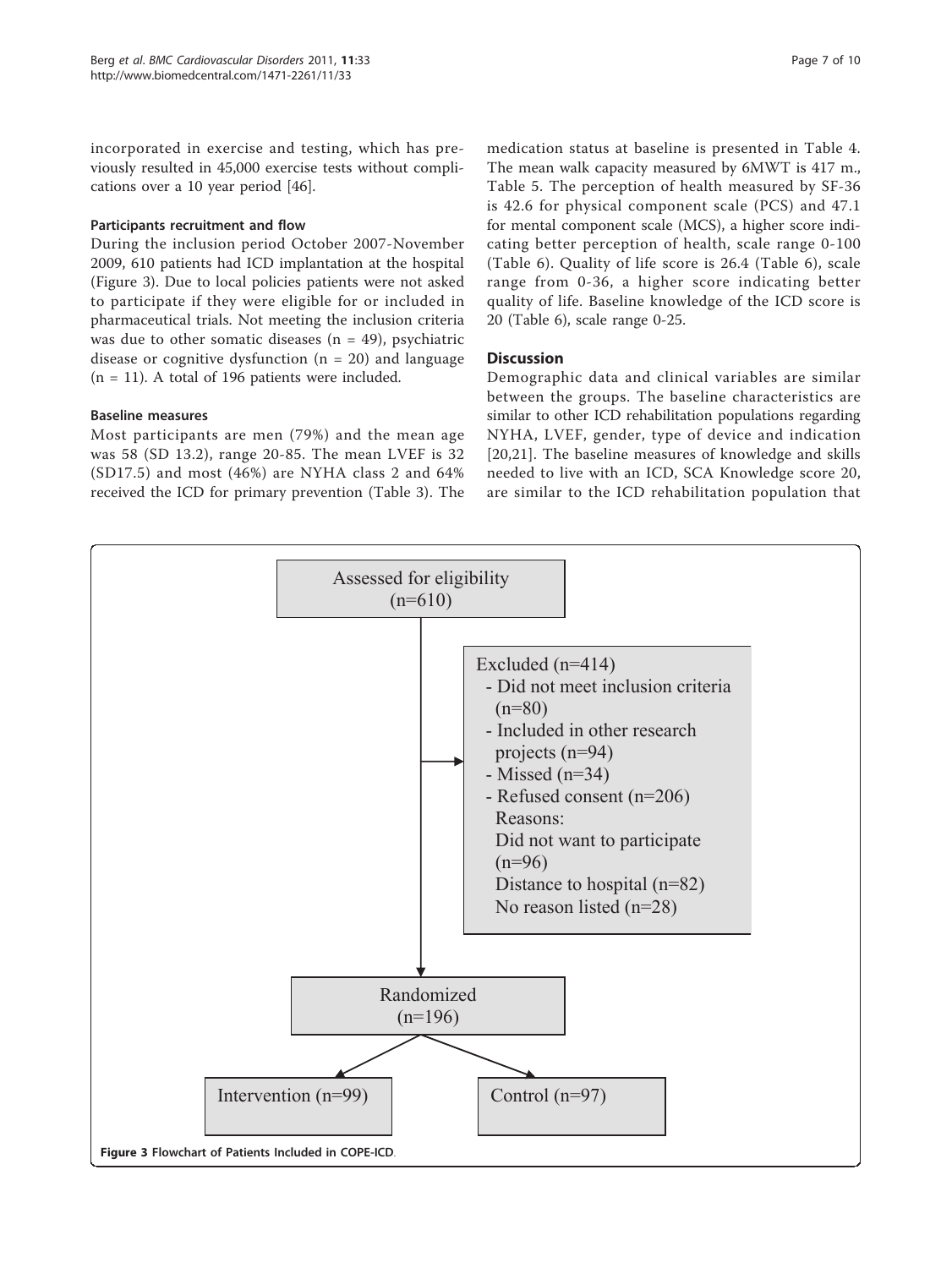<span id="page-7-0"></span>Table 3 Demographic and Physical Profile

|                                         | Control<br>gr. n (%) | Intervention<br>gr. n (%) |
|-----------------------------------------|----------------------|---------------------------|
| Male gender                             | 76 (78)              | 79 (80)                   |
| Age (mean)                              | 58                   | 58                        |
| Employed                                | 50 (52)              | 41 (42)                   |
| Primary prophylactic indication         | 67 (69)              | 63 (64)                   |
| VF prior to ICD implantation            | 20(20)               | 21(21)                    |
| LVEF (mean/SD) 73% of tot pop $\leq$ 35 | 32.7 (18)            | 32.2 (17)                 |
| NYHA I                                  | 18 (19)              | 30(31)                    |
| NYHA II                                 | 44 (46)              | 42 (43)                   |
| NYHA III                                | 32 (33)              | 24 (25)                   |
| NYHA IV                                 | 1(1)                 | 2(2)                      |
| $BMl \geq 30$                           | 19 (20)              | 24 (24)                   |
| Atial fibrillation                      | 21(22)               | 27(27)                    |
| CRT device                              | 9(9)                 | 14(14)                    |
| History of IHD                          | 57 (59)              | 45 (46)                   |
| Previous MI                             | 33 (34)              | 20 (21)                   |
| Previous PCI                            | 29 (30)              | 28 (29)                   |
| Previous CABG                           | 21 (22)              | 14 (15)                   |
| History of HF                           | 73 (75)              | 76 (78)                   |
| <b>Diabetes</b>                         | 10(10)               | 12 (12)                   |
| Hypertension                            | 23 (24)              | 18 (18)                   |
| COLD                                    | 1(1)                 | 2(2)                      |
| Other chronic disease                   | 24 (25)              | 27(28)                    |
|                                         |                      |                           |

CRT: Coronary resync. therapy. IHD: Ischemic heart disease. MI: Myocardial infarction. PCI: Percutaniuos catheter intervention. CABG: Coronary artery bypass graft. HF: Heart failure. COLD: Chronic Obstructive Lung Disease.

originally tested the questionnaire, score 21 [\[20\]](#page-9-0). The population is also similar to other ICD populations regarding quality of life, with very similar scores in all subscales [[47](#page-9-0),[48](#page-9-0)]. Perceived health measured by SF-36 is also similar to other findings as to the mental and emotional health, but with somewhat higher scores in physical function and pain [[48](#page-9-0)].

Testing 6-MWT showed that this population might have a higher physical capacity (417 m) than other ICD populations (328 m, 383 m) [[49](#page-9-0),[50\]](#page-9-0), which can possibly be explained by a slightly higher LVEF and younger age.

#### Table 4 Baseline Medication

|                     | Control gr. n (%) | Intervention gr. n (%) |
|---------------------|-------------------|------------------------|
| <b>Betablockers</b> | 83 (86)           | 76 (76)                |
| Calcium antagonist  | 6(6)              | 18 (18)                |
| Amiodarone          | 8(8)              | 11(11)                 |
| ACE inhibitors      | 67 (69)           | 69 (69)                |
| Digoxin             | 8(8)              | 12(12)                 |
| Prolonged nitrates  | 7 (7)             | 4(4)                   |
| Insulin             | 4 (4)             | 5 (5)                  |

|                                                      | Control gr.<br>score. | Intervention gr.<br>score. |
|------------------------------------------------------|-----------------------|----------------------------|
| Distance meter (SD)                                  | 415 (118)             | 420 (112)                  |
| *Shortness of breath Pre-test<br>(CI)                | $1.1(0.7-1.3)$        | $0.9(0.5-1.3)$             |
| *Shortness of breath Post-test 3.2 (2.6-3.8)<br>(CI) |                       | $2.8(2.2-3.4)$             |
| *Exertion pre-test (CI)                              | $2.1(1.5-2.7)$        | $1.7(1.3-2.3)$             |
| *Exertion post-test (CI)                             | $2.5(1.8-3.1)$        | $2.2(1.5-2.8)$             |
|                                                      |                       |                            |

\*BORG CR 10 Scale.

Mean values and 95% confidence interval

This intervention is expensive from a rehabilitation perspective with 9 nurse consultations, 2 individual consultations with a physiotherapist and 2 weekly exercise training group sessions offered at the hospital. The planned economic analysis will reveal the cost-benefit ratio of this comprehensive rehabilitations programme. The set-up of this programme can be done in any cardiac rehabilitation setting after proper education of nurses and physiotherapists.

Study limitations include the fact that that selection bias may exist due to patients not being included if they were already included in a pharmaceutical trial. The control group might be contaminated by the information given during the project inclusion, suggesting that psycho-educational assistance and exercise training might be beneficial after ICD implantation. This information could lead to control patients seeking rehabilitation elsewhere if they believe it is effective. There is an

Table 6 SF-36, QoL -cardiac version, SCA knowledge.

|                               | Control gr. score,<br>mean (SD) | Intervention gr. score,<br>mean (SD) |
|-------------------------------|---------------------------------|--------------------------------------|
| PCS                           | 43.4 (8.5)                      | 41.9 (10.2)                          |
| <b>MCS</b>                    | 46.7 (11.5)                     | 47.4 (10.4)                          |
| Physical Function             | 69.8 (22.6)                     | 69.7 (21.4)                          |
| Role Physical                 | 39.1 (42.3)                     | 36.6 (42.7)                          |
| <b>Bodily Pain</b>            | 71.2 (27.7)                     | 71.2 (27.1)                          |
| General Health<br>Perceptions | 59.5 (19.2)                     | 58.7 (21.9)                          |
| Vitality                      | 53.5 (22.8)                     | 55.6 (22.9)                          |
| Social Functioning            | 77.7 (24.9)                     | 76.8 (25.9)                          |
| Role Emotional                | 56.3 (39.1)                     | 51.0 (43.7)                          |
| Mental Health                 | 69.3 (21.3)                     | 72.5 (20.6)                          |
| QLI                           | 26.5(5.3)                       | 26.3 (6.3)                           |
| <b>HFSUBa</b>                 | 23.4 (5.7)                      | 23.5 (6.9)                           |
| SOCSUBb                       | 29.9 (6.4)                      | 29.6 (7.1)                           |
| PSPSUBc                       | 26.8 (9.4)                      | 26.0 (8.2)                           |
| FAMSUBd                       | 30.0(5.1)                       | 29.6 (8.7)                           |
| SCA knowledge                 | 20.1(3.1)                       | 20 (3.7)                             |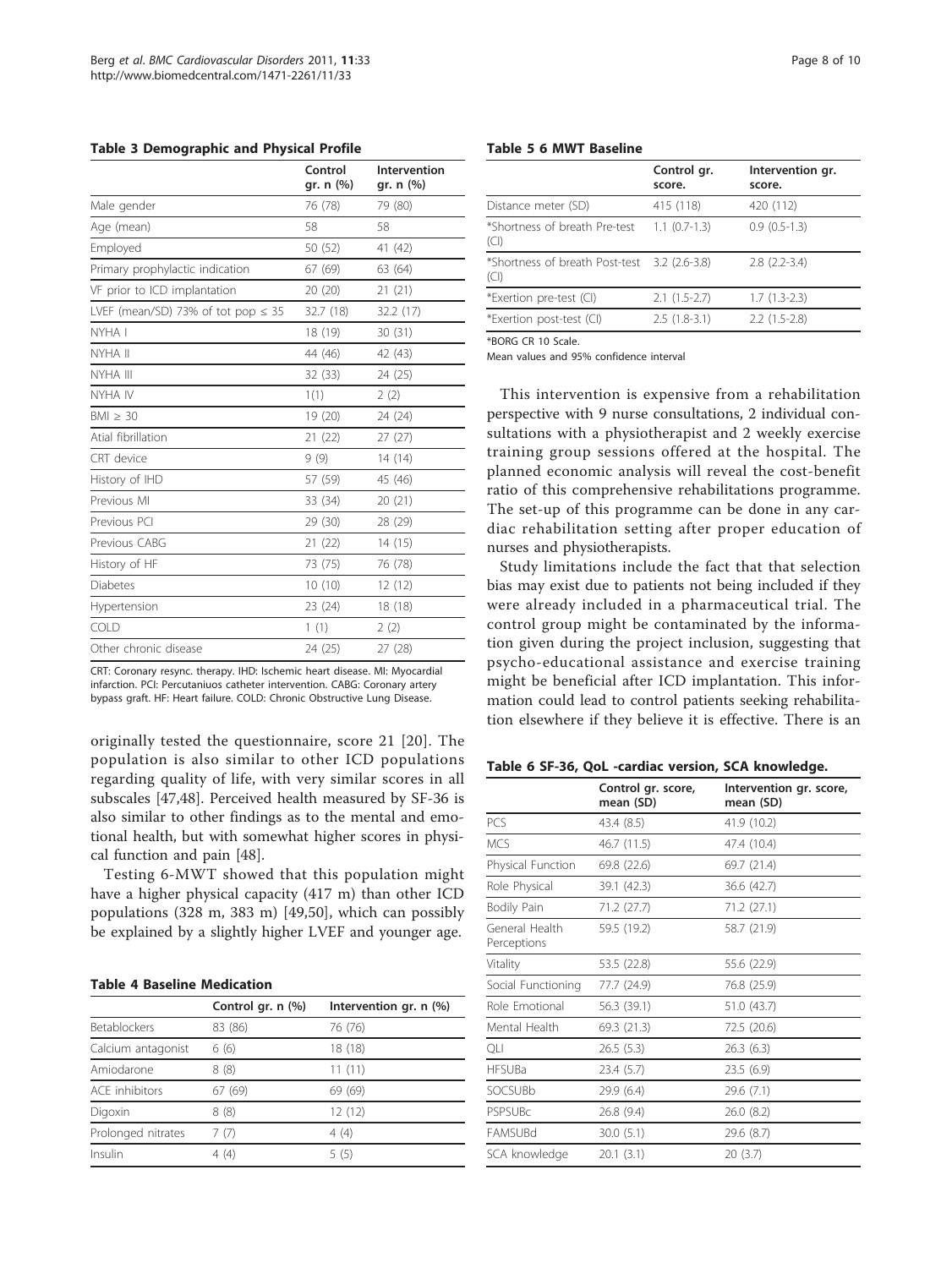<span id="page-8-0"></span>expected drop-out rate at 20% which could influence the validity. Any difference between patients completing the intervention and those not completing (drop-outs) will be carefully discussed in evaluating the intervention, results and the suitability for implementation. The trial is designed with multiple statistical comparisons so results will be interpreted with caution.

In conclusion, whether a comprehensive rehabilitation programme improves quality of life and physical function have so far not been tested in larger prospective randomized controlled trials. The COPE-ICD trial is designed to test this hypothesis. The baseline data indicate a study population with heart failure, representative for ICD patients in general, similar to previous studies. This is the largest randomized trial in ICD patients to date, and will help determine the value of a comprehensive rehabilitation programme. Furthermore, the study's results will undoubtedly impact on rehabilitation practice and the control group in this study will provide valuable information on the current natural history of contemporary ICD patients. The first results will be published in 2011.

#### Abbreviations

ICD: Implantable cardioverter defibrillator; COPE-ICD: Copenhagen Outpatient ProgrammE; METS: metabolic equivalent.

#### Acknowledgements

This trial is funded by Novo Nordisk Foundation, Oticon Foundation, The Danish Heart Foundation, AP Møller and Chastine Mc-Kinney Møller Foundation, Helsefonden, Tryg Foundation, Augustinus Foundation, DACRA, Krista and Viggo Petersens Foundation, King Christian the 10`th Foundation and Copenhagen University Hospital, Rigshospitalet.

#### Author details

<sup>1</sup>Rigshospitalet, The Heart Center, University of Copenhagen, Copenhagen, Denmark. <sup>2</sup>University of Aarhus, Institute of Public Health, Aarhus, Denmark.<br><sup>3</sup>University of Congression, Institute of Surgens and Medicine, Congression <sup>3</sup>University of Copenhagen, Institute of Surgery and Medicine, Copenhagen, Denmark. <sup>4</sup>The Danish National Research Foundation Center for Cardiac Arrhythmia (DARC), University of Copenhagen, Copenhagen, Denmark. 5 University of Southern Denmark, Institute of Public Health, Denmark. 6 University of Southern Denmark, Clinical Institute, Denmark.

#### Authors' contributions

SKB in collaboration with JHS, ADZ, PUP, BDP designed the study. SKB in collaboration with LSH, PP, MBH, RHN provided the basis for the intervention. SKB drafted the manuscript. All revised the manuscript critically. All have given their final approval of the version to be published.

#### Competing interests

The authors declare that they have no competing interests.

#### Received: 9 June 2011 Accepted: 17 June 2011 Published: 17 June 2011

#### References

1. Zipes DP, Camm AJ, Borggrefe M, Buxton AE, Chaitman B, Fromer M, Gregoratos G, Klein G, Moss AJ, Myerburg RJ, Priori SG, Quinones MA, Roden DM, Silka MJ, Tracy C, Priori SG, Blanc JJ, Budaj A, Camm AJ, Dean V, Deckers JW, Despres C, Dickstein K, Lekakis J, McGregor K, Metra M, Morais J, Osterspey A, Tamargo JL, Zamorano JL, Smith SC Jr, Jacobs AK, Adams CD, Antman EM, Anderson JL, Hunt SA, Halperin JL, Nishimura R, Ornato JP, Page RL, Riegel B, American College of Cardiology American Heart Association Task Force European Society of Cardiology Committee for Practice Guidelines European Heart Rhythm Association Heart Rhythm Society: [ACC/AHA/ESC 2006 guidelines for management of patients with](http://www.ncbi.nlm.nih.gov/pubmed/16935866?dopt=Abstract) [ventricular arrhythmias and the prevention of sudden cardiac death: a](http://www.ncbi.nlm.nih.gov/pubmed/16935866?dopt=Abstract) [report of the American College of Cardiology/American Heart](http://www.ncbi.nlm.nih.gov/pubmed/16935866?dopt=Abstract) [Association Task Force and the European Society of Cardiology](http://www.ncbi.nlm.nih.gov/pubmed/16935866?dopt=Abstract) [Committee for Practice Guidelines \(Writing Committee to Develop](http://www.ncbi.nlm.nih.gov/pubmed/16935866?dopt=Abstract) [guidelines for management of patients with ventricular arrhythmias and](http://www.ncbi.nlm.nih.gov/pubmed/16935866?dopt=Abstract) [the prevention of sudden cardiac death\) developed in collaboration](http://www.ncbi.nlm.nih.gov/pubmed/16935866?dopt=Abstract) [with the European Heart Rhythm Association and the Heart Rhythm](http://www.ncbi.nlm.nih.gov/pubmed/16935866?dopt=Abstract) [Society.](http://www.ncbi.nlm.nih.gov/pubmed/16935866?dopt=Abstract) *Europace* 2006, 8:746-837.

- 2. Al-Khatib SM, Sanders GD, Carlson M, Cicic A, Curtis A, Fonarow GC, Groeneveld PW, Hayes D, Heidenreich P, Mark D, Peterson E, Prystowsky EN, Sager P, Salive ME, Thomas K, Yancy CW, Zareba W, Zipes D: [Preventing](http://www.ncbi.nlm.nih.gov/pubmed/18926144?dopt=Abstract) tomorrow'[s sudden cardiac death today: dissemination of effective](http://www.ncbi.nlm.nih.gov/pubmed/18926144?dopt=Abstract) [therapies for sudden cardiac death prevention.](http://www.ncbi.nlm.nih.gov/pubmed/18926144?dopt=Abstract) Am Heart J 2008, 156:613-622.
- 3. Sheldon R, Connolly S, Krahn A, Roberts R, Gent M, Gardner M: [Identification of patients most likely to benefit from implantable](http://www.ncbi.nlm.nih.gov/pubmed/10758047?dopt=Abstract) [cardioverter-defibrillator therapy: the Canadian Implantable Defibrillator](http://www.ncbi.nlm.nih.gov/pubmed/10758047?dopt=Abstract) [Study.](http://www.ncbi.nlm.nih.gov/pubmed/10758047?dopt=Abstract) Circulation 2000, 101:1660-1664.
- 4. Thomas SA, Friedmann E, Kelley FJ: [Living with an implantable](http://www.ncbi.nlm.nih.gov/pubmed/11288324?dopt=Abstract) [cardioverter-defibrillator: a review of the current literature related to](http://www.ncbi.nlm.nih.gov/pubmed/11288324?dopt=Abstract) [psychosocial factors.](http://www.ncbi.nlm.nih.gov/pubmed/11288324?dopt=Abstract) AACN Clin Issues 2001, 12:156-163.
- 5. Sears SF Jr, Todaro JF, Lewis TS, Sotile W, Conti JB: [Examining the](http://www.ncbi.nlm.nih.gov/pubmed/10410293?dopt=Abstract) [psychosocial impact of implantable cardioverter defibrillators: a](http://www.ncbi.nlm.nih.gov/pubmed/10410293?dopt=Abstract) [literature review.](http://www.ncbi.nlm.nih.gov/pubmed/10410293?dopt=Abstract) Clin Cardiol 1999, 22:481-489.
- 6. Lemon J, Edelman S, Kirkness A: [Avoidance behaviors in patients with](http://www.ncbi.nlm.nih.gov/pubmed/15136777?dopt=Abstract) [implantable cardioverter defibrillators.](http://www.ncbi.nlm.nih.gov/pubmed/15136777?dopt=Abstract) Heart Lung 2004, 33:176-182.
- 7. Sears SF, Lewis TS, Kuhl EA, Conti JB: [Predictors of quality of life in](http://www.ncbi.nlm.nih.gov/pubmed/16145190?dopt=Abstract) [patients with implantable cardioverter defibrillators.](http://www.ncbi.nlm.nih.gov/pubmed/16145190?dopt=Abstract) Psychosomatics 2005, 46:451-457.
- 8. Godemann F, Butter C, Lampe F, Linden M, Werner S, Behrens S: [Determinants of the quality of life \(QoL\) in patients with an implantable](http://www.ncbi.nlm.nih.gov/pubmed/15085913?dopt=Abstract) [cardioverter/defibrillator \(ICD\).](http://www.ncbi.nlm.nih.gov/pubmed/15085913?dopt=Abstract) Qual Life Res 2004, 13:411-416.
- Steinberg JS, Arshad A, Kowalski M, Kukar A, Suma V, Vloka M, Ehlert F, Herweg B, Donnelly J, Philip J, Reed G, Rozanski A: [Increased incidence of](http://www.ncbi.nlm.nih.gov/pubmed/15364329?dopt=Abstract) [life-threatening ventricular arrhythmias in implantable defibrillator](http://www.ncbi.nlm.nih.gov/pubmed/15364329?dopt=Abstract) [patients after the World Trade Center attack.](http://www.ncbi.nlm.nih.gov/pubmed/15364329?dopt=Abstract) J Am Coll Cardiol 2004, 44:1261-1264.
- 10. Shedd OL, Sears SF Jr, Harvill JL, Arshad A, Conti JB, Steinberg JS, Curtis AB: [The World Trade Center attack: increased frequency of defibrillator](http://www.ncbi.nlm.nih.gov/pubmed/15364330?dopt=Abstract) [shocks for ventricular arrhythmias in patients living remotely from New](http://www.ncbi.nlm.nih.gov/pubmed/15364330?dopt=Abstract) [York City.](http://www.ncbi.nlm.nih.gov/pubmed/15364330?dopt=Abstract) J Am Coll Cardiol 2004, 44:1265-1267.
- 11. Kohn CS, Petrucci RJ, Baessler C, Soto DM, Movsowitz C: [The effect of](http://www.ncbi.nlm.nih.gov/pubmed/10793433?dopt=Abstract) [psychological intervention on patients](http://www.ncbi.nlm.nih.gov/pubmed/10793433?dopt=Abstract)' long-term adjustment to the ICD: [a prospective study.](http://www.ncbi.nlm.nih.gov/pubmed/10793433?dopt=Abstract) Pacing Clin Electrophysiol 2000, 23:450-456.
- 12. Ladwig KH, Baumert J, Marten-Mittag B, Kolb C, Zrenner B, Schmitt C: [Posttraumatic stress symptoms and predicted mortality in patients with](http://www.ncbi.nlm.nih.gov/pubmed/18981344?dopt=Abstract) [implantable cardioverter-defibrillators: results from the prospective](http://www.ncbi.nlm.nih.gov/pubmed/18981344?dopt=Abstract) [living with an implanted cardioverter-defibrillator study.](http://www.ncbi.nlm.nih.gov/pubmed/18981344?dopt=Abstract) Arch Gen Psychiatry 2008, 65:1324-1330.
- 13. Davids JS, McPherson CA, Earley C, Batsford WP, Lampert R: [Benefits of](http://www.ncbi.nlm.nih.gov/pubmed/16213232?dopt=Abstract) cardiac [rehabilitation in patients with implantable cardioverter](http://www.ncbi.nlm.nih.gov/pubmed/16213232?dopt=Abstract)[defibrillators: a patient survey.](http://www.ncbi.nlm.nih.gov/pubmed/16213232?dopt=Abstract) Arch Phys Med Rehabil 2005, 86:1924-1928.
- 14. Dougherty CM, Glenny R, Kudenchuk PJ: [Aerobic exercise improves fitness](http://www.ncbi.nlm.nih.gov/pubmed/18784539?dopt=Abstract) [and heart rate variability after an implantable cardioverter defibrillator.](http://www.ncbi.nlm.nih.gov/pubmed/18784539?dopt=Abstract) J Cardiopulm Rehabil Prev 2008, 28:307-311.
- 15. Belardinelli R, Capestro F, Misiani A, Scipione P, Georgiou D: [Moderate](http://www.ncbi.nlm.nih.gov/pubmed/17001224?dopt=Abstract) [exercise training improves functional capacity, quality of life, and](http://www.ncbi.nlm.nih.gov/pubmed/17001224?dopt=Abstract) [endothelium-dependent vasodilation in chronic heart failure patients](http://www.ncbi.nlm.nih.gov/pubmed/17001224?dopt=Abstract) [with implantable cardioverter defibrillators and cardiac](http://www.ncbi.nlm.nih.gov/pubmed/17001224?dopt=Abstract) [resynchronization therapy.](http://www.ncbi.nlm.nih.gov/pubmed/17001224?dopt=Abstract) Eur J Cardiovasc Prev Rehabil 2006, 13:818-825.
- 16. Vanhees L, Kornaat M, Defoor J, Aufdemkampe G, Schepers D, Stevens A, Van Exel H, Van Den Beld J, Heidbuchel H, Fagard R: [Effect of exercise](http://www.ncbi.nlm.nih.gov/pubmed/15231370?dopt=Abstract) [training in patients with an implantable cardioverter defibrillator.](http://www.ncbi.nlm.nih.gov/pubmed/15231370?dopt=Abstract) Eur Heart J 2004. 25:1120-1126.
- 17. Vanhees L, Schepers D, Heidbuchel H, Defoor J, Fagard R: [Exercise](http://www.ncbi.nlm.nih.gov/pubmed/11249888?dopt=Abstract) [performance and training in patients with implantable cardioverter](http://www.ncbi.nlm.nih.gov/pubmed/11249888?dopt=Abstract)[defibrillators and coronary heart disease.](http://www.ncbi.nlm.nih.gov/pubmed/11249888?dopt=Abstract) Am J Cardiol 2001, 87:712-715.
- 18. Fan S, Lyon CE, Savage PD, Ozonoff A, Ades PA, Balady GJ: [Outcomes and](http://www.ncbi.nlm.nih.gov/pubmed/19158586?dopt=Abstract) [adverse events among patients with implantable cardiac defibrillators in](http://www.ncbi.nlm.nih.gov/pubmed/19158586?dopt=Abstract)